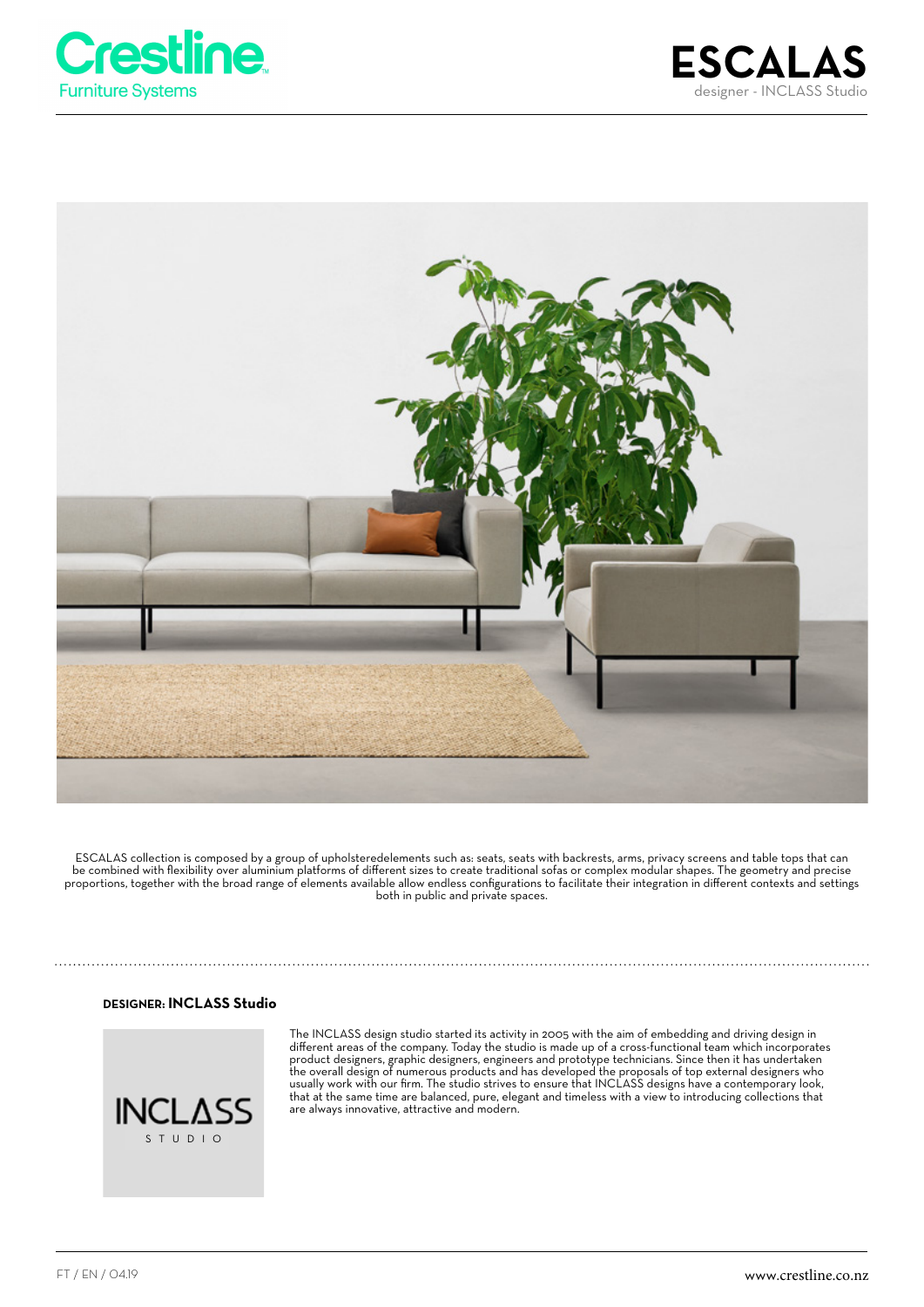



|         | Height          | Seat<br>height | Width | ${\sf Seat}$<br>$\sf width$ | Depth | $\ensuremath{\mathsf{Seat}}$<br>$\operatorname{\mathsf{depth}}$ |      | Weight (kg) Fabric (cm) |
|---------|-----------------|----------------|-------|-----------------------------|-------|-----------------------------------------------------------------|------|-------------------------|
| ESC0600 | $70\,$          | 43             | 80    | 62                          | 80    | 55                                                              | 41,2 | 418                     |
| ESCO610 | 70 <sub>o</sub> | 43             | 80    | 62                          | 80    | 55                                                              | 38,2 | 418                     |
| ESCO620 | 70 <sub>o</sub> | 43             | 80    | 55                          | 80    | 55                                                              | 30,2 | 308                     |
| ESC0640 | 30              |                | 80    |                             | 80    |                                                                 | 27,7 |                         |

### **LEGS**

The structural frames allow the legs to be fixed on any position. Depending on the sofa length the use of 4 or 6 legs is recommended. Middle legs are also available and allow to join two structural frames with the same leg.

The legs are made of steel rod and are painted in the same color as the structural frame. Optionally the legs can be fitted with solid oak covers. *Finishing:* painted with thermoset polyester textured paint in white or black colour.

*Glides:* the legs are fitted with adjustable plastic glides for floor protection.



## **METAL FINISHINGS WOODEN FINISHINGS**



**Metal leg: Wooden leg:**



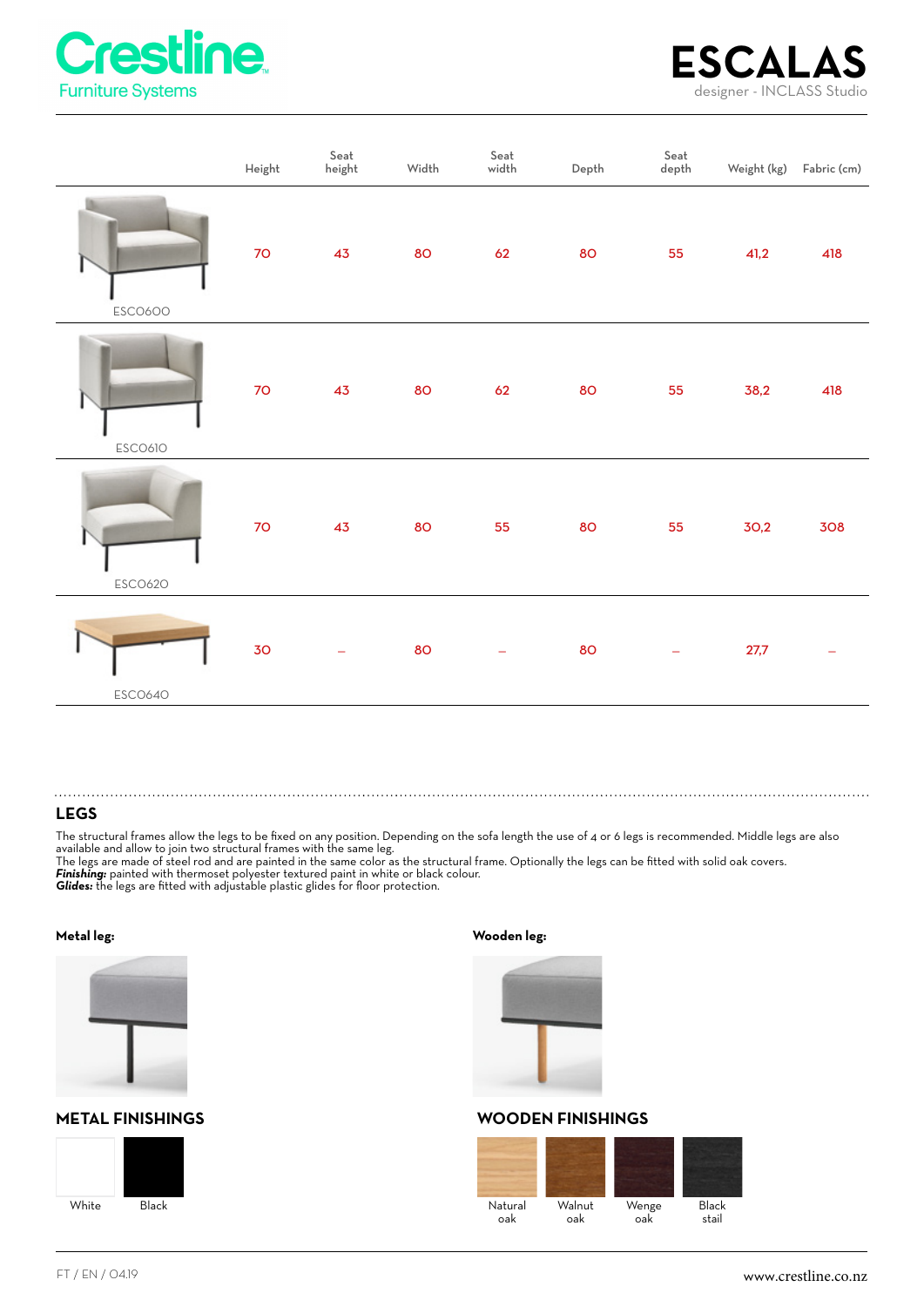

# **STRUCTURAL FRAMES**

Made of extruded aluminium profile with a special section designed to be highly resistant to bending. The standard depth is 80cm and the standard lenghts are: 80, 120, 160, 200, 240, 280, 320 and 360cm. The structural frames can be joined by means of fixing plates. *Finishing:* painted with thermoset polyester textured paint in black or white colour.



| <b>Structures</b> | Structure<br>height | Width | Depth | Weight (kg) |
|-------------------|---------------------|-------|-------|-------------|
| <b>ESCOOIO</b>    | 23                  | 80    | 80    | 13,2        |
| ESCOO15           | 23                  | 120   | 80    | 16,2        |
| ESCOO2O           | 23                  | 160   | 80    | 19,2        |
| ESCOO25           | 23                  | 200   | 80    | 22,2        |
| ESCOO3O           | 23                  | 240   | 80    | 25,2        |
| ESCO035           | 23                  | 280   | 80    | 28,2        |
| ESCOO40           | 23                  | 320   | 80    | 34,3        |
| ESCOO45           | 23                  | 360   | 80    | 37,3        |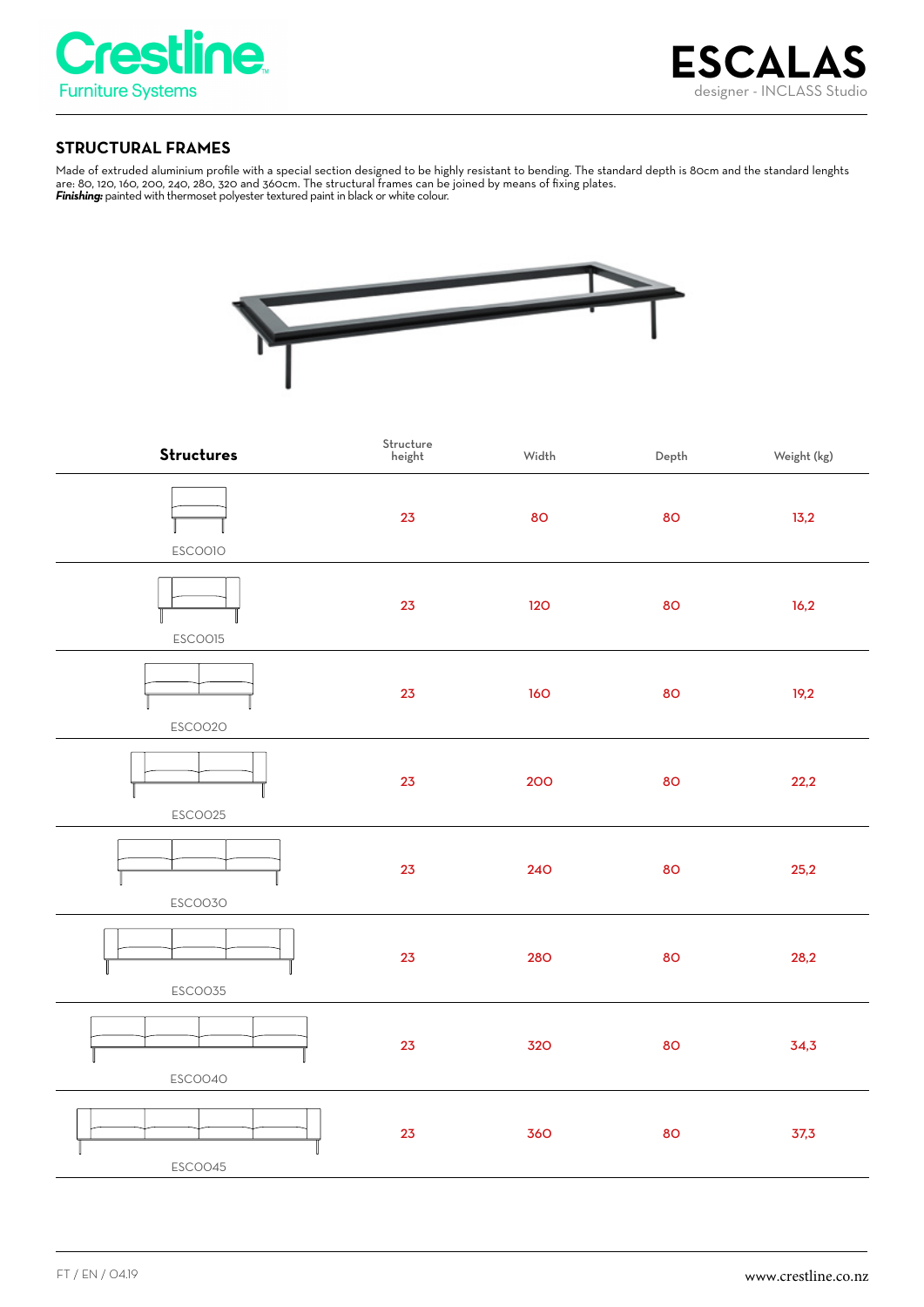

# **SEATS WITH BACKREST**

The seats with backrest measure 80x80cm and are availble with standard or high backrest versions.

*Inner structure:* Made of plywood and mdf include suspension system with elastic belts.

*Foam and upholstery:* High resilience CMHR flexible polyurethane foam of various densities covered with extra-soft polyester fiber. Fabrics and leathers: Available in all of the leathers or fabrics of the INCLASS swatch book and also with fabrics supplied or specified by the customer.

**Measures of modules Measures with base** Seat Seat Seat Height Width Depth Weight (kg) Fabric (cm) Height height width depth 47 80 80 13,5 220 70 43 80 55 ESC0200TA - ESC0205TA ESC0207TA 47 80 80 20,8 385 70 43 74 55 ESC0265TA - ESC0267TA 47 80 80 17 308 70 43 55 55 ESC0215TA - ESC0217TA 62 80 80 16,3 264 85 43 80 55 ESC0250TA - ESC0255TA ESC0257TA 

## **SEATS**

Are availble in two sizes 80x80cm and 40x80cm.

*Inner structure:* Made of plywood include suspension system with elastic belts. *Foam and upholstery:* High resilience CMHR flexible polyurethane foam of various densities covered with extra-soft polyester fiber. *Fabrics and leathers:* Available in all of the leathers or fabrics of the INCLASS swatch book and also with fabrics supplied or specified by the customer.

|                                    | <b>Measures of modules</b> |       |       |                | Measures with base |        |                |               |               |
|------------------------------------|----------------------------|-------|-------|----------------|--------------------|--------|----------------|---------------|---------------|
|                                    | Height                     | Width | Depth | Weight (kg)    | Fabric (cm)        | Height | Seat<br>height | Seat<br>width | Seat<br>depth |
|                                    | 20                         | 80    | 80    | $\overline{7}$ | 143                | 43     | 43             | 80            | 80            |
| ESCO22OTA - ESCO225TA<br>ESCO227TA |                            |       |       |                |                    |        |                |               |               |
|                                    | 20                         | 40    | 80    | 5              | 99                 | 43     | 43             | 40            | 80            |
| ESCO23OTA - ESCO235TA<br>ESCO237TA |                            |       |       |                |                    |        |                |               |               |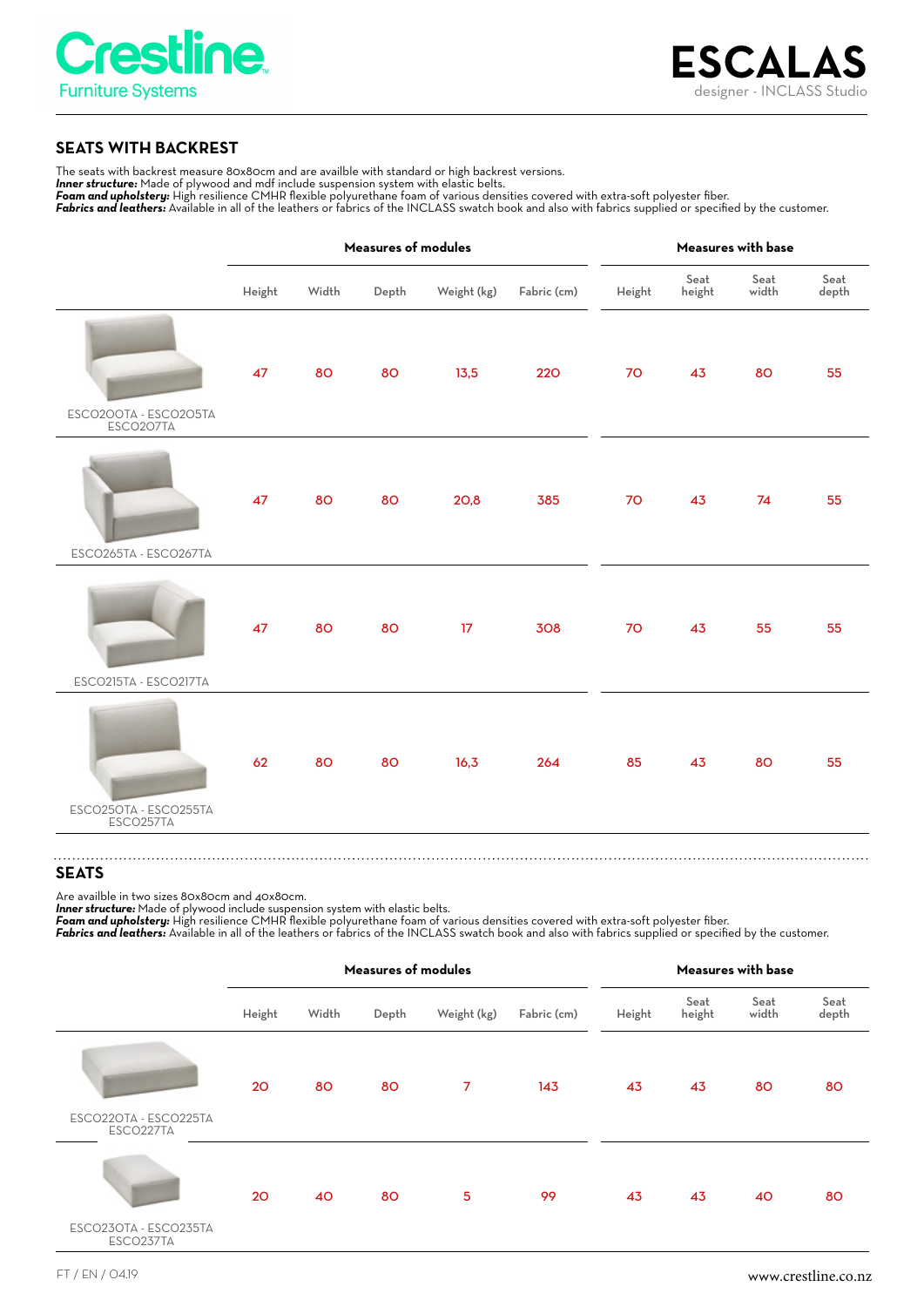

# **TABLE TOPS**

*Table top:* Is produced in two sizes 80x80cm and 40x80cm. Is available in oak veneer, walnut veneer or lacquered mdf in all of the colours and stains of the INCLASS swatch book.

|                                    |        | Measures with base |       |             |        |
|------------------------------------|--------|--------------------|-------|-------------|--------|
|                                    | Height | Width              | Depth | Weight (kg) | Height |
| ESCO410MA - ESCO415MA<br>ESCO417MA | 7      | 80                 | 80    | 18          | 30     |
| ESCO42OMA - ESCO425MA<br>ESCO427MA | 7      | 40                 | 80    | 6           | 30     |

#### **ARM WITH TABLETOP**

The width is 40cm.

*Inner structure:* Made of particle board with black melamine.

*Foam and upholstery:* High resilience CMHR flexible polyurethane foam of various densities covered with extra- soft polyester fiber.

*Fabrics and leathers:* Available in all of the leathers or fabrics of the INCLASS swatch book and also with fabrics supplied or specified by the customer. Table top: Is available in oak veneer, walnut veneer or lacquered mdf in all of the colours and stains of the INCLASS swatch book. The table top is foldable to allow storage inside the arm.

|                                     |        | Measures with base |       |             |        |
|-------------------------------------|--------|--------------------|-------|-------------|--------|
|                                     | Height | Width              | Depth | Weight (kg) | Height |
|                                     | 37,5   | 40                 | 47    | 18          | 60,5   |
| ESCO430 - ESCO435<br><b>ESCO437</b> |        |                    |       |             |        |

## **WOODEN FINISHINGS**